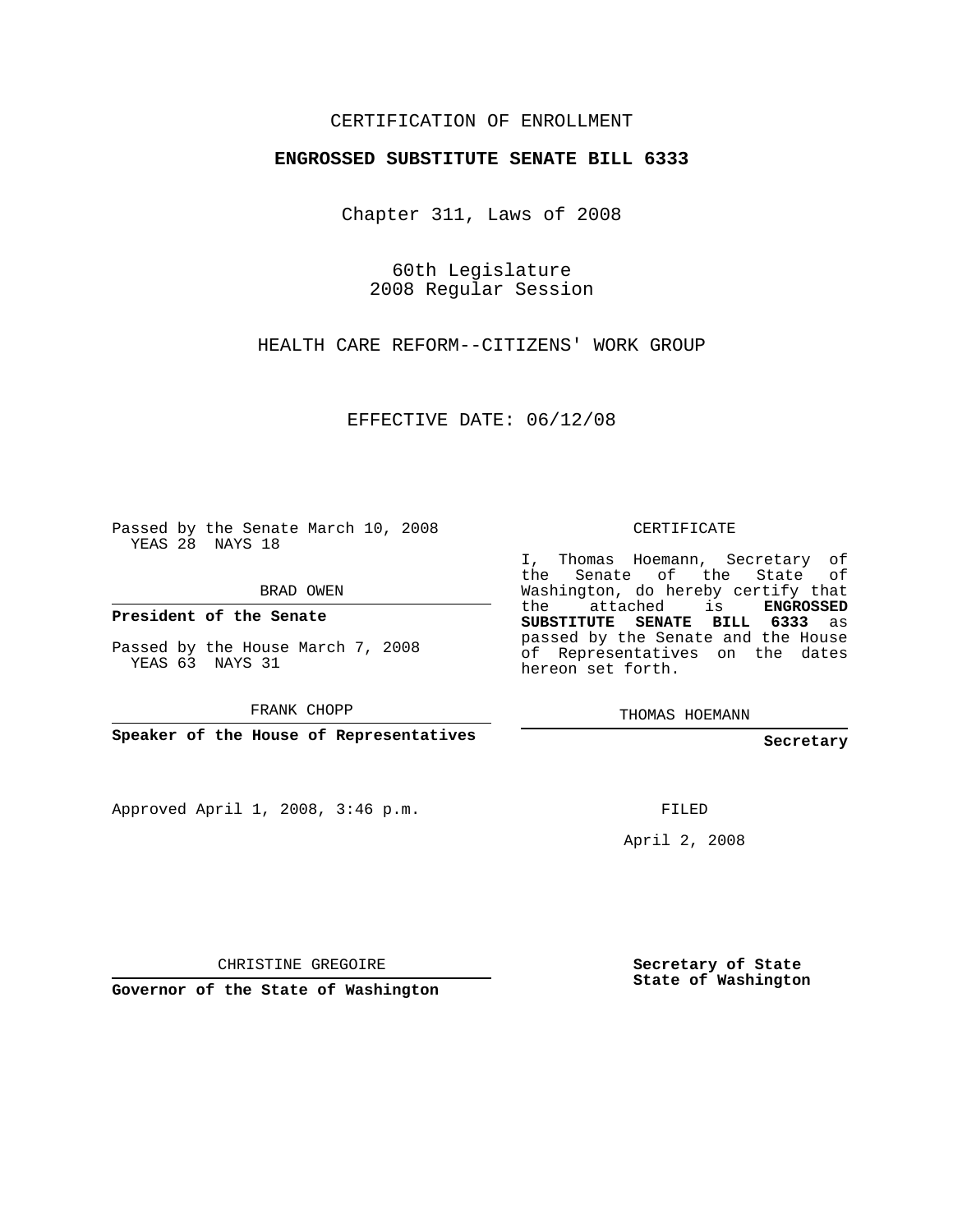## **ENGROSSED SUBSTITUTE SENATE BILL 6333** \_\_\_\_\_\_\_\_\_\_\_\_\_\_\_\_\_\_\_\_\_\_\_\_\_\_\_\_\_\_\_\_\_\_\_\_\_\_\_\_\_\_\_\_\_

\_\_\_\_\_\_\_\_\_\_\_\_\_\_\_\_\_\_\_\_\_\_\_\_\_\_\_\_\_\_\_\_\_\_\_\_\_\_\_\_\_\_\_\_\_

AS AMENDED BY THE HOUSE

Passed Legislature - 2008 Regular Session

**State of Washington 60th Legislature 2008 Regular Session**

**By** Senate Health & Long-Term Care (originally sponsored by Senators Keiser, Kohl-Welles, Marr, and McAuliffe)

READ FIRST TIME 02/08/08.

 AN ACT Relating to the creation of a citizens' work group on health care reform; creating new sections; and providing an expiration date.

BE IT ENACTED BY THE LEGISLATURE OF THE STATE OF WASHINGTON:

NEW SECTION. **Sec. 1.** The legislature finds that:

 (1) In the past two decades, Washington state has implemented legislative initiatives to improve access to quality, affordable health care in the state. These initiatives, which placed Washington in the forefront of states addressing their residents' health care needs, include:

 (a) The basic health plan providing affordable coverage to over one hundred thousand individuals and families below two hundred percent of 12 the federal poverty level;

 (b) The "cover all children" initiative, expanding publicly funded coverage to children in families under three hundred percent of the federal poverty level and promising to cover all children by 2010;

 (c) The blue ribbon commission on health care costs and access resulting in the passage of Engrossed Second Substitute Senate Bill No. 5930, that, among other actions, directed state agencies to integrate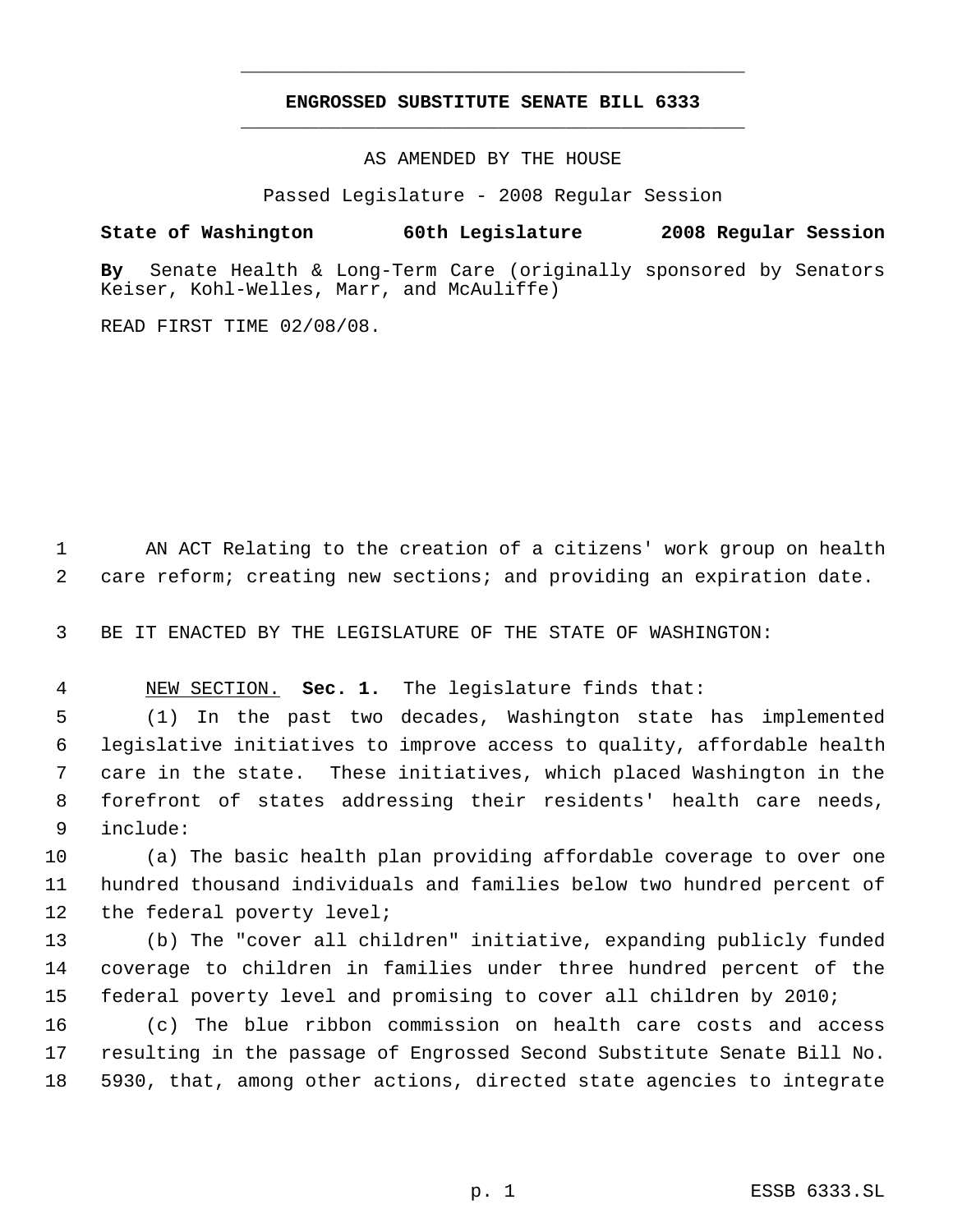prevention, chronic care management, and the medical home concept into 2 state purchased health care programs;

 (d) The movement toward evidence-based health care purchasing for state health care programs, including the prescription drug program and its preferred drug list, the health technology assessment program, the use of medical evidence to evaluate medical necessity under state medical assistance programs and the direction provided in Engrossed Second Substitute Senate Bill No. 5930 relating to aligning payment with evidence-based care; and

 (e) The development of patient safety initiatives, including health care facility reporting of adverse medical events and hospital-acquired infection reporting.

 (2) Despite these initiatives, the cost of health care has continued to increase at a disproportionately high rate.

 (3) Affordability is key to accessing health care, as evidenced by the fact that more than half of the uninsured people in Washington state are in low-income families, and low-wage workers are far more likely to be uninsured than those with higher incomes. These increasing costs are placing quality care beyond the reach of a growing number of Washington citizens and contributing to health care expenditures that strain the resources of individuals, businesses, and public programs.

 (4) Efforts by public and private purchasers to control expenditures, and the stress these efforts place on the stability of the health care workforce and viability of health care facilities, threaten to reduce access to quality care for all residents of the state.

 (5) Prompt action is crucial to prevent further deterioration of the health and well-being of Washingtonians.

 (6) Addressing an issue of this importance and magnitude demands the full engagement of concerned Washingtonians in a reasoned examination of options to improve access to quality, affordable health care.

 NEW SECTION. **Sec. 2.** The Washington citizens' work group on health care reform is established.

 (1) After January 30, 2009, the governor shall appoint nine citizen members, who may include, but are not limited to, representatives from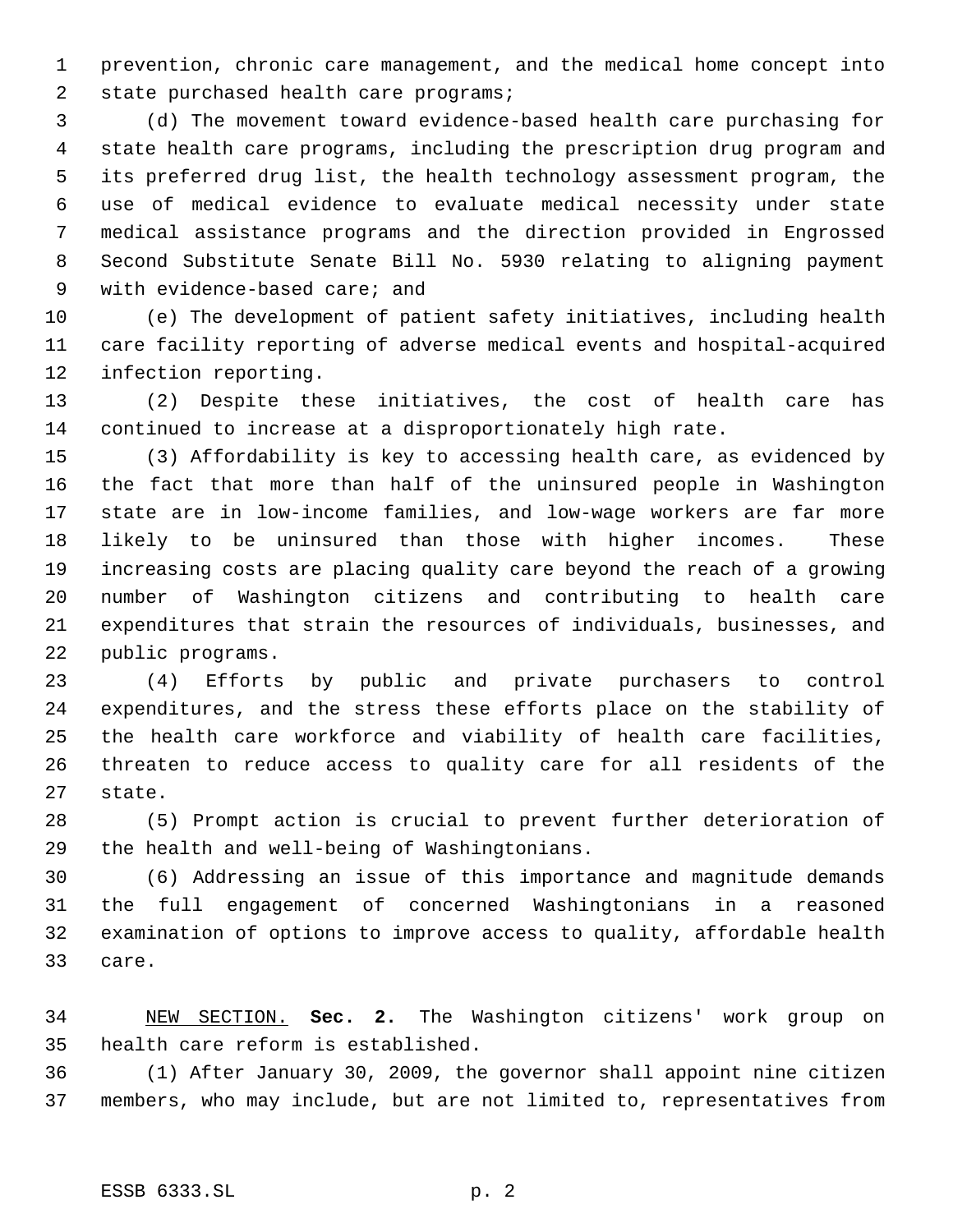business, labor, health care providers and consumer groups, and persons with expertise in health care financing. The citizen members shall be selected from individuals recognized for their independent judgment. In addition, the majority and minority caucus in the house of representatives and the majority and minority caucus in the senate shall submit the names of two members of their caucus to the governor, who shall select one member from each caucus to participate in the work group.

 (2) Staff support for the work group shall be provided by the office of financial management. Consistent with funds appropriated specifically for this purpose, two full-time staff shall be hired to enable the work group to complete its responsibilities in a timely and effective manner.

(3) The work group shall:

 (a) Begin its deliberations by reviewing in detail the findings and recommendations of the 2006 blue ribbon commission on health care costs and access. The work group shall review all prior relevant studies related to health care reform efforts in Washington state and consider the recent health care reform experience of other states such as Massachusetts, Wisconsin, and California;

 (b) Engage Washingtonians in a public process on improving access to quality, affordable health care, as described in subsection (4) of this section;

 (c) Review and develop recommendations to the governor and the legislature related to the health care reform proposals in section 3 of this act. In reviewing the proposals, the work group shall evaluate the extent to which each proposal:

(i) Provides a medical home for every family;

(ii) Provides health care that Washington families can afford;

 (iii) Promotes improved health outcomes, in part through a more efficient delivery system;

 (iv) Requires that individuals, employers, and government share in financing the proposal; and

 (v) Enables Washington families to choose their provider and health network, and have the option of retaining their current provider.

 (d) Through the activities outlined in this act, develop a careful understanding of the essential requirements for health care reform as seen by the many different primary stakeholders in Washington state.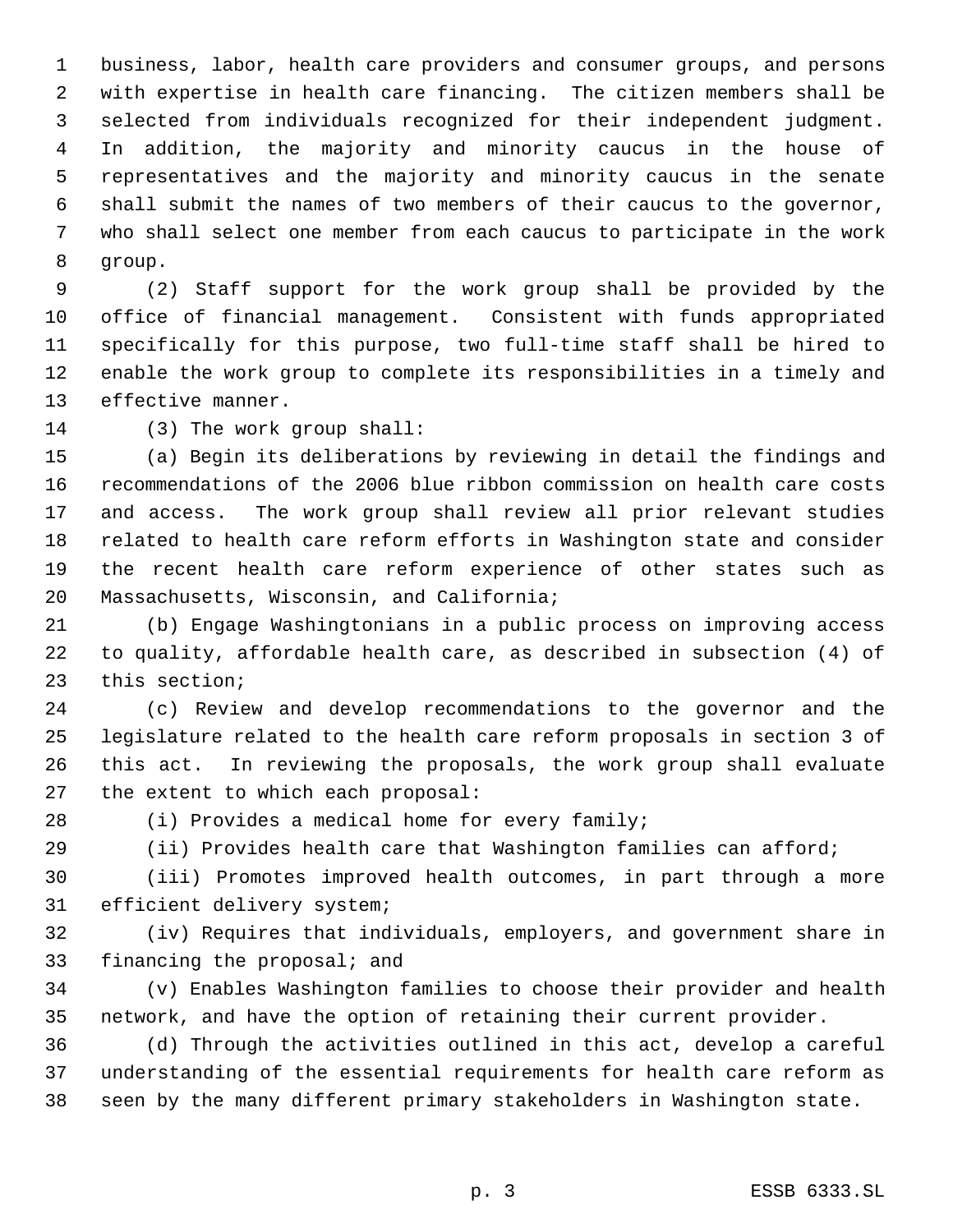(4) The work group shall design the public engagement process with a goal of having structured, in-depth discussions related to:

 (a) Trends or issues that affect affordability, access, quality, and efficiency in our health care system; and

 (b) The health care proposals described in section 3 of this act, the principles guiding evaluation of the proposals, and the economic analysis of the proposals.

 The public engagement process may include, but is not limited to, public forums, invitational meetings with community leaders or other interested individuals and organizations, and web-based communication.

 (5) By November 1, 2009, the work group shall submit a final report to the public, the governor, and the legislature that includes a summary of the information received during the public engagement process, and a summary of the work group's conclusions, and recommendations related to its review of the proposals, including suggestions for the adoption of any health care proposal by the legislature. The work group may develop its own recommended proposal or proposals.

 (6) The work group may seek other funds including private contributions and in-kind donations for activities described under this section.

This section expires December 31, 2009.

 NEW SECTION. **Sec. 3.** (1) Consistent with funds appropriated specifically for this purpose, the legislature shall contract with an independent consultant with expertise in health economics and actuarial science to evaluate the following health care reform proposals:

 (a) A proposal that modifies insurance regulations in Washington state to address specific groups that have lower rates of coverage, such as small employers and young adults. The proposal would authorize the offering of health plans that do not include mandated benefits, allow health plan premiums to be adjusted to reflect the health status and experience of the members of the group purchasing coverage, allow carriers to pool the health risk of young adults separately from other enrollees, and promote the use of high deductible health plans with accompanying health savings accounts;

 (b) A proposal that includes the components of health care reform legislation enacted in Massachusetts in 2006 as Chapter 58 of the Acts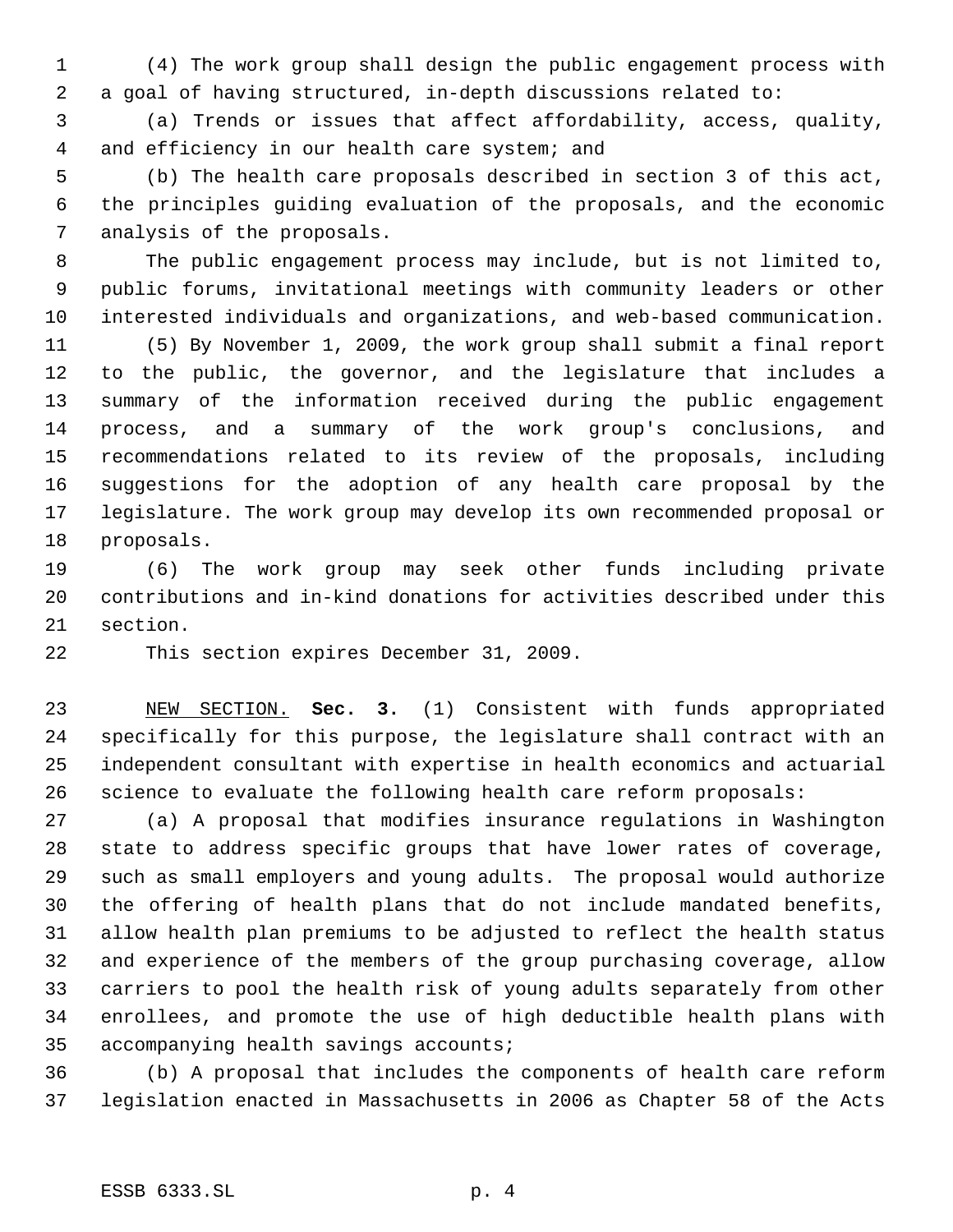of 2006 - "An Act Providing Access to Affordable, Quality, Accountable Health Care." The proposal assumes the inclusion of health plan design features that encourage the use of preventive, primary care and evidence-based services;

 (c) A proposal to cover all Washingtonians with a comprehensive, standardized benefit package. An independent entity would be established to define the scope of the standardized benefit package, and to undertake a competitive procurement process to offer the package through private health carriers or health care provider networks, with an additional fee-for-service option. The standardized benefit package would be designed to include features that encourage the use of preventive, primary care and evidence-based health services. Washingtonians would purchase the standardized benefit package through the independent entity by choosing a participating carrier, network, or the fee-for-service option; and

 (d) A proposal to establish a single payer health care system, similar to the health care system in Canada in which a governmental entity contracts with and pays health care providers to deliver a defined package of health services to all Washingtonians.

 (2) In addition to the evaluation of the four proposals described in subsection (1) of this section, the consultant shall conduct a review to validate the actuarial analysis of the insurance commissioner's proposed guaranteed benefit plan prepared in 2008 at the request of the insurance commissioner.

 (3) Each evaluation shall address the impact of implementation of the proposal on:

 (a) The number of Washingtonians covered and number remaining uninsured;

 (b) The scope of coverage available to persons covered under the proposal;

 (c) The impact on affordability of health care to individuals, businesses, and government;

 (d) The redistribution of amounts currently spent by individuals, businesses, and government on health, as well as any savings;

 (e) The cost of health care as experienced throughout the state by individuals and families, employees of small and large businesses, businesses of all sizes, associations, local governments, public health districts, and by the state;